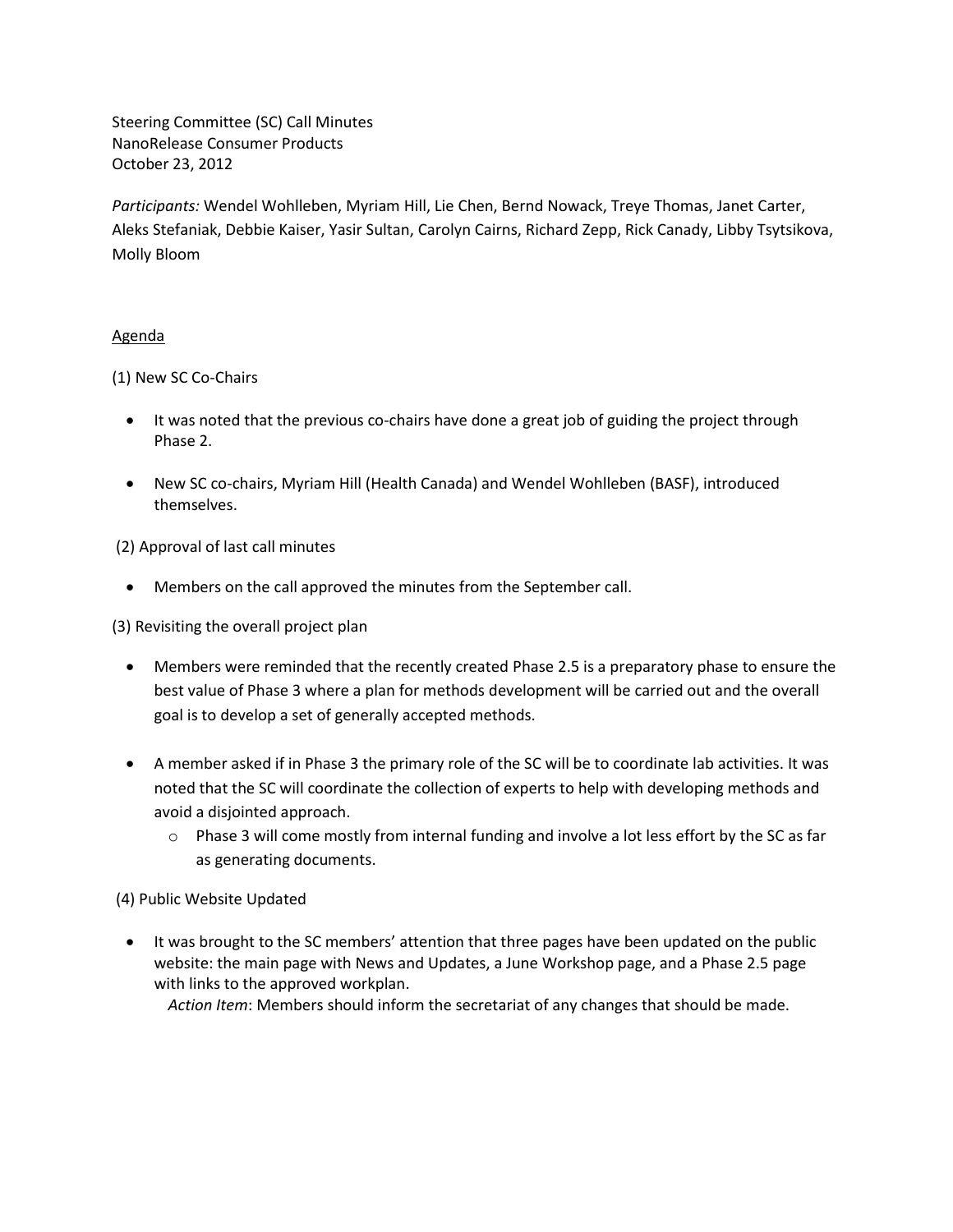## (5) Group Updates

- TG1
	- $\circ$  TG1 co-chair noted that the current TG1 paper is not as sophisticated as the TG2 and TG3 papers. Authors would like to go back and edit the paper to make it stronger by adding references to the other two papers and perhaps a summary with tables.
	- $\circ$  They are also considering a broader spectrum of measurement methods, including those that were brought up at the Workshop.
	- $\circ$  It was noted that this will not put TG1 all the way back to the beginning, additions will be made to the current paper so that it is of better quality.
	- o Co-chairs will reach out to individuals to ask for specific input for the paper.
	- $\circ$  It was pointed out that this paper is sufficiently independent and so will not hold up the publication of the other papers.
	- $\circ$  Members agreed to have the paper together by the March timeframe for the beginning of Phase 3 methods development.
	- $\circ$  The glossary of common terms can be used to clarify the term method. TG1 will look at methods, not necessarily complete methods, that can be used for detection and characterization in regards to risk management.
	- $\circ$  It was noted that NIST is beginning to study the presence of and look at MWCNTs three dimensionally. This is a bit of a precursor to discussing release, but is still relevant.
	- $\circ$  A member noted that a better understanding of how the properties of the materials affect the ability to detect release is valuable. Minor changes could have a big impact on detecting release.
	- o *Action Item*: TG1 Co-chairs will put a new outline together and share it with the SC and Phase 2.5.

#### $\bullet$  TG2

- $\circ$  TG2 co-chair noted that the group is working on a final draft of this white paper by incorporating a section on polycarbonate, compiling a final list of authors, and other polishing.
- $\circ$  It was pointed out that a final conclusion on where to publish needs to be reached.
- $\circ$  Members discussed if the TG1 methods paper should focus on the 2 main polymers, out of 5 total, mentioned in the TG2 paper.
	- One possibility would be to pick a few polymers from a range, or focus on one polymer that has been seen frequently in products.
	- If was noted that this is a rapidly changing field making it hard to determine what to focus on.
- TG3
	- $\circ$  TG3 co-chair noted that the white paper should be ready by the end of the month. Minor details and edits are being added.
- A Phase 2 publishing discussion call has been scheduled for November  $2^{nd}$  at 1 pm EST. The intention of this call is to review possible journals for impact factor, subject relevance, and copyright policy. All of the papers do not have to be published in the same journal, but it was noted that the other NanoRelease project is planning on doing this.